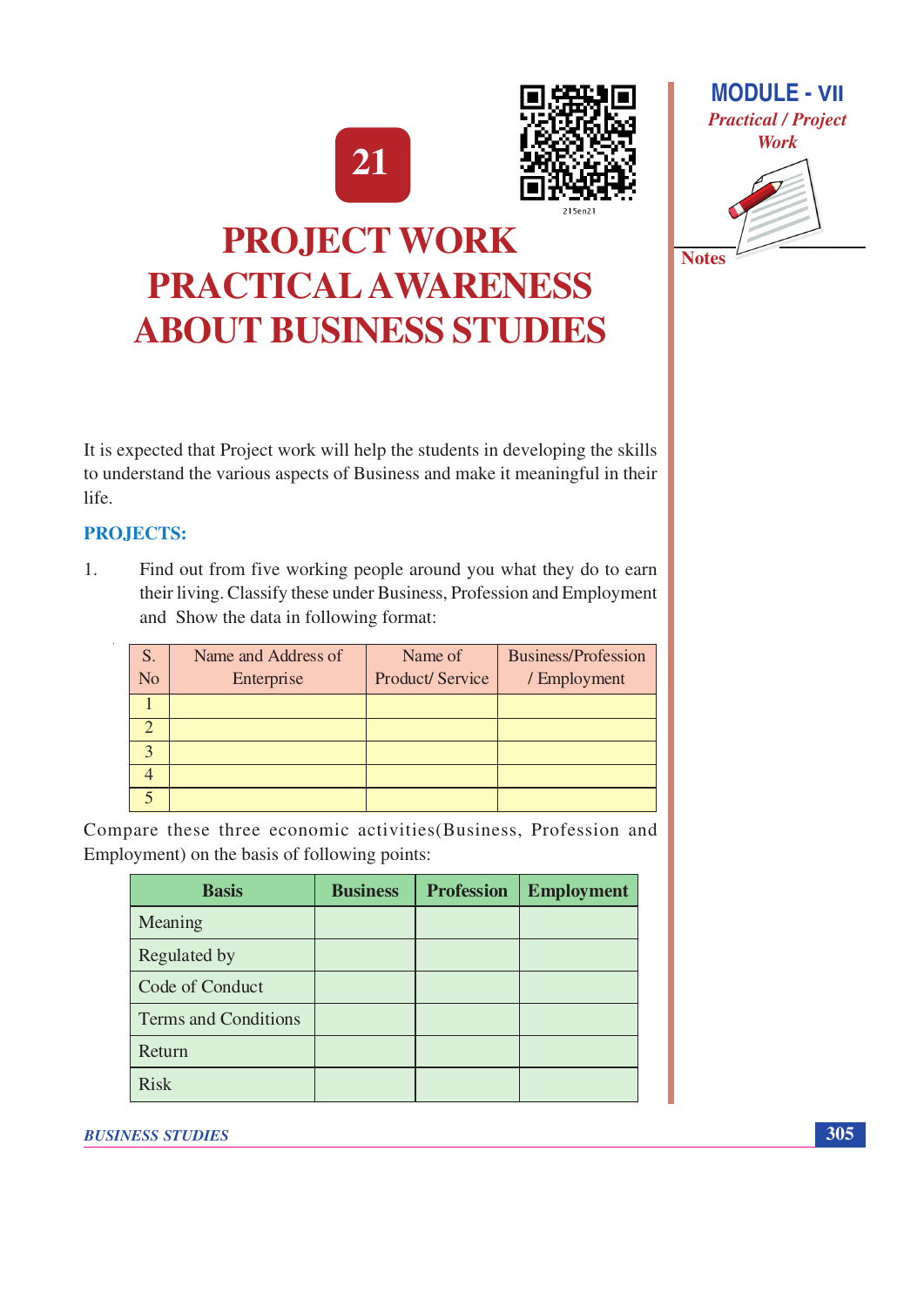

**Work** 



**Notes** 

- Talk to any five shopkeepers or any other businessman and find out:  $\overline{2}$ .
	- The type of goods or services they deal in; a.
	- The resources they invest, like land, labour and capital.  $<sub>b</sub>$ .</sub>
	- The risk and uncertainties they face in earning profit.  $\mathbf{c}$ .

Show your report in following format:

| S.           | Name and Address | Name of             |                  | <b>Resources Used</b>         |                  | Uncertaint |
|--------------|------------------|---------------------|------------------|-------------------------------|------------------|------------|
| No.          | of Enterprise    | Product/<br>Service | Land<br>(Sq. M.) | Number of<br><b>Employees</b> | Capital<br>(Rs.) | ies faced  |
|              |                  |                     |                  |                               |                  |            |
| $\bigcap$    |                  |                     |                  |                               |                  |            |
| $\mathbf{c}$ |                  |                     |                  |                               |                  |            |
|              |                  |                     |                  |                               |                  |            |
|              |                  |                     |                  |                               |                  |            |

 $3.$ Collect information from books, magazines and newspapers about the important items of export and import in India. Also find out the names of at least five ports used for foreign trade in our country. Show your Report in following Format:

#### **Import Items**

| S.<br>No. | Name of<br>Item/Article | Name of Importer<br>Firm | Name of Country<br>from where imported | Sea Port of India<br><b>Used for Import</b> |
|-----------|-------------------------|--------------------------|----------------------------------------|---------------------------------------------|
|           |                         |                          |                                        |                                             |
|           |                         |                          |                                        |                                             |
|           |                         |                          |                                        |                                             |
|           |                         |                          |                                        |                                             |
|           |                         |                          |                                        |                                             |

#### **Export Items**

| No. | Name of<br>Item/Article | Name of Exporter<br>Firm | Name of Country to<br>which exported | Sea Port of India<br><b>Used for Export</b> |
|-----|-------------------------|--------------------------|--------------------------------------|---------------------------------------------|
|     |                         |                          |                                      |                                             |
|     |                         |                          |                                      |                                             |
|     |                         |                          |                                      |                                             |
|     |                         |                          |                                      |                                             |
|     |                         |                          |                                      |                                             |

 $\overline{4}$ . Find out from some shop-keepers or any other businessperson of your locality about what are their objectives of running the business. Classify these objectives on the basis of the different types of objectives you have learnt. Show your Report in following Format: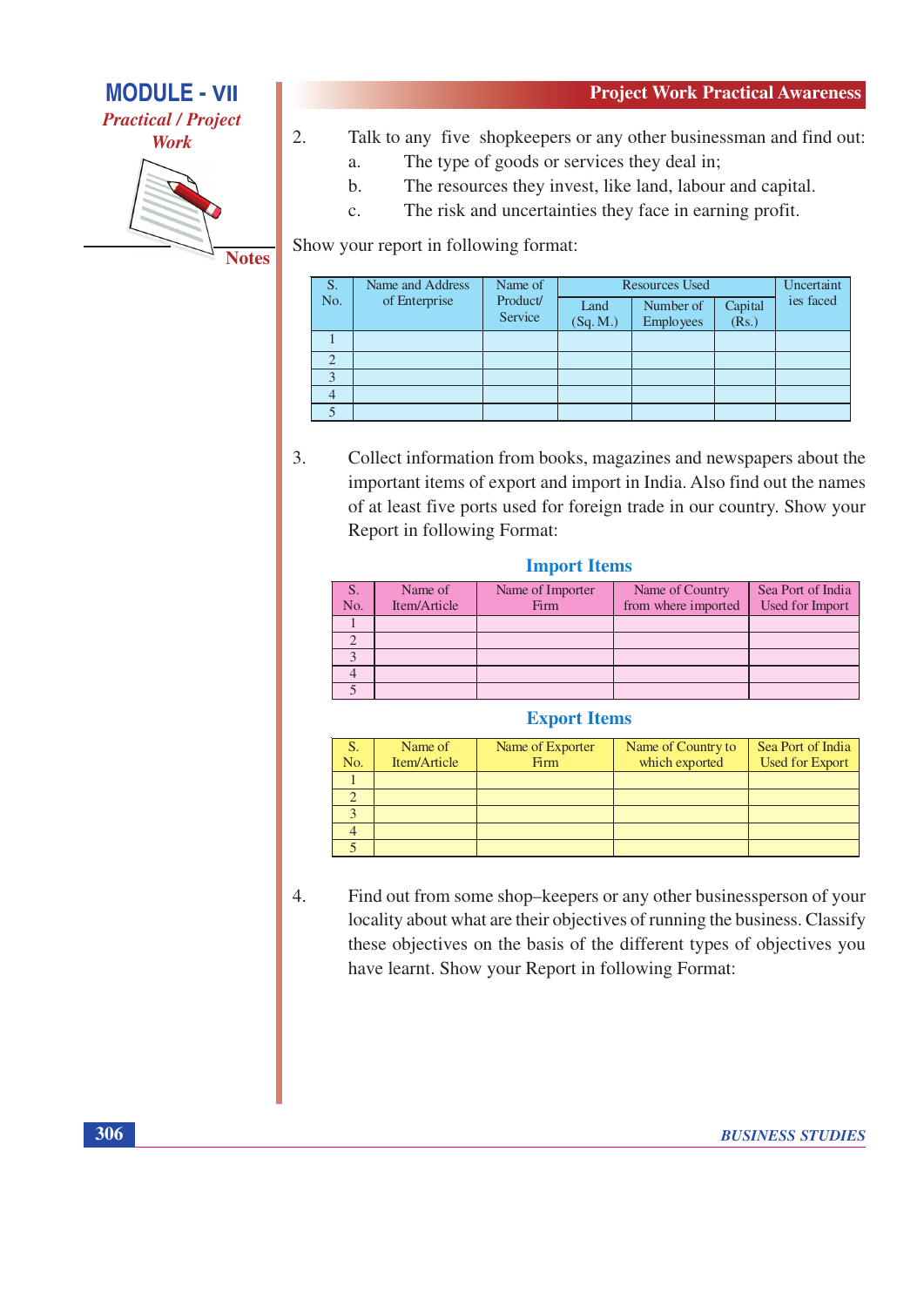| S.<br>N <sub>o</sub> | Name and Address of<br>Enterprise | Objective | Type of Objective<br>Economic/Human/<br>Social/National/ Global |
|----------------------|-----------------------------------|-----------|-----------------------------------------------------------------|
|                      |                                   |           |                                                                 |
| $\overline{2}$       |                                   |           |                                                                 |
| 3                    |                                   |           |                                                                 |
|                      |                                   |           |                                                                 |
| 5                    |                                   |           |                                                                 |
| 6                    |                                   |           |                                                                 |
|                      |                                   |           |                                                                 |



**Notes** 

5. Identify five business activities being carried on in your locality. Classify them into 'Industry 'or 'Commerce'. Further, under Industry, can you tell whether they are primary, secondary or tertiary industries? Show your Report in following Format:

| S.<br>No.                   | Name and Address<br>of Enterprise | Nature of<br><b>Business</b><br>Activity | Industry or<br>Commerce | Type of<br>Industry<br>(In case of<br>Industry) |
|-----------------------------|-----------------------------------|------------------------------------------|-------------------------|-------------------------------------------------|
|                             |                                   |                                          |                         |                                                 |
| $\mathcal{D}_{\mathcal{A}}$ |                                   |                                          |                         |                                                 |
| $\mathcal{R}$               |                                   |                                          |                         |                                                 |
|                             |                                   |                                          |                         |                                                 |
|                             |                                   |                                          |                         |                                                 |

6. Survey any five shops in your nearby market and make a list of different shops. Identify at least four business units owned by single individuals. Ask any shopkeeper of a small shop in your locality about the problems faced by him in expanding his business activities. Show your Report in the following format:

| S.                          | Name and   | Types of Items | Ownership  | Problems Faced to |
|-----------------------------|------------|----------------|------------|-------------------|
| No.                         | Address of | Available in   | (Single or | Expand the        |
|                             | Enterprise | Shop           | Joint)     | Business (In case |
|                             |            |                |            | of Single Owner   |
|                             |            |                |            | only)             |
|                             |            |                |            |                   |
| $\mathcal{D}_{\mathcal{A}}$ |            |                |            |                   |
| $\mathcal{E}$               |            |                |            |                   |
|                             |            |                |            |                   |
|                             |            |                |            |                   |

Conclusion: Problems Faced by Single Owners in expanding his/her business.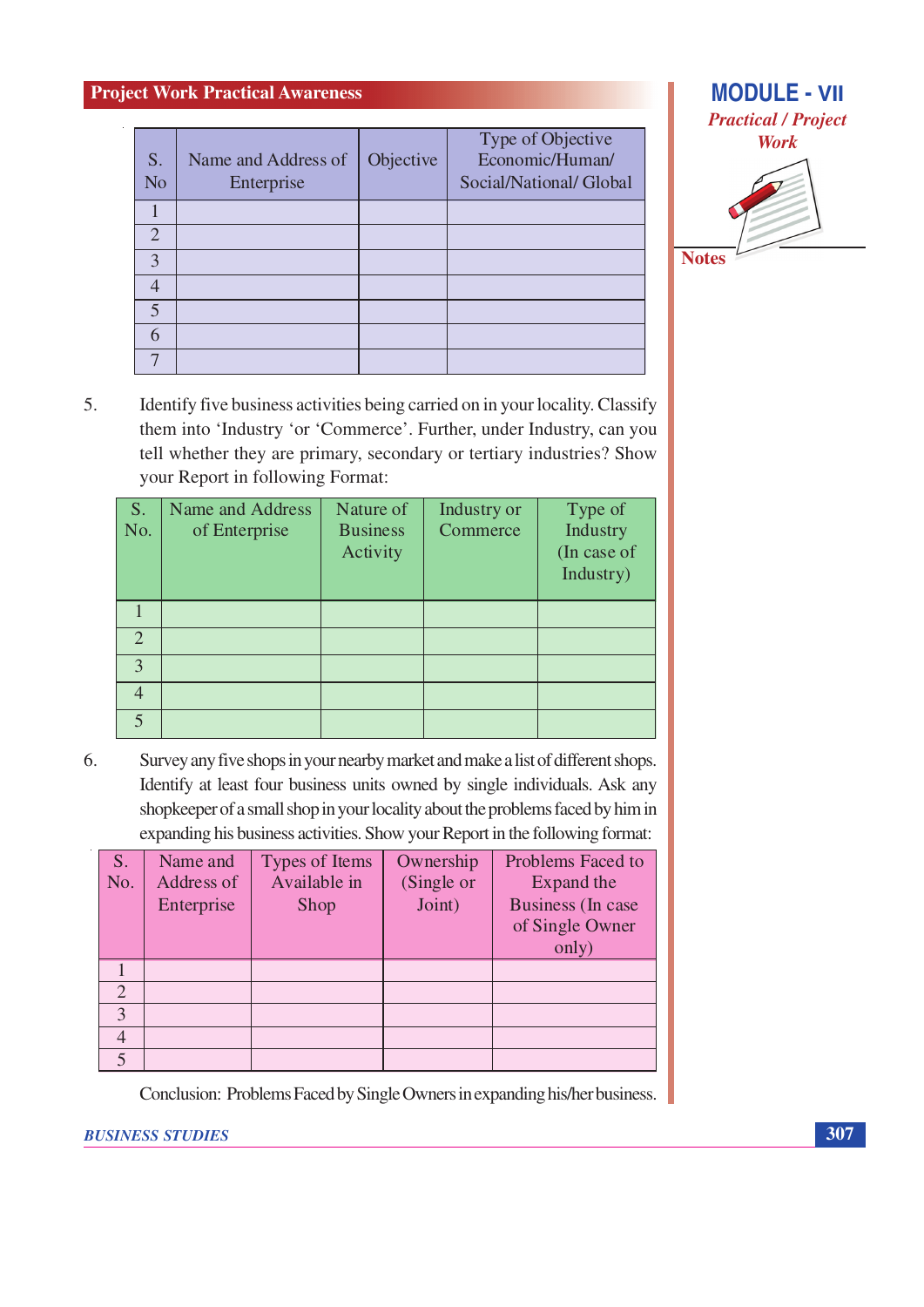**MODULE - VII** 

**Practical / Project Work** 



**Notes** 

 $\overline{7}$ . Collect any five items of daily use (Packed items) and list the names of the companies manufacturing those items. Classify those companies as public and private limited companies. Which of them are Multinational Companies? Show your Report in following Format:

| S.<br>No.      | Name of<br><b>Packed Item</b> | Name of<br>Manufacturing<br>Company | Type of<br>Company<br>(Private or<br>Public) | Tick on<br>Multinational<br>Company |
|----------------|-------------------------------|-------------------------------------|----------------------------------------------|-------------------------------------|
|                |                               |                                     |                                              |                                     |
| $\overline{2}$ |                               |                                     |                                              |                                     |
| 3              |                               |                                     |                                              |                                     |
| 4              |                               |                                     |                                              |                                     |
|                |                               |                                     |                                              |                                     |

8. Visit the nearest market of your area and ask any five traders which mode of transport they are using for transportation of their goods and why? Ask them for advantages and disadvantages of that mode of transport. Show your Report in the following Format:

| S.            | Name of | Names of    |           | Mode of Advantage | Disadvantage |
|---------------|---------|-------------|-----------|-------------------|--------------|
| No.           | Firm    | Items Solds | Transport | of                | of Transport |
|               |         |             |           | Transport         |              |
|               |         |             |           |                   |              |
| $\mathcal{D}$ |         |             |           |                   |              |
| $\mathbf{z}$  |         |             |           |                   |              |
|               |         |             |           |                   |              |
|               |         |             |           |                   |              |

9. Make a list of any four items which are produced throughout the year but used in a specific season. Make a list of any four items which are produced in a specific season but used throughout the year. Show your Report in the following Format:

#### List of items which are produced throughout the year

| S.<br>No. | Name of Item | Months during<br>which produced | Months during<br>which used. |
|-----------|--------------|---------------------------------|------------------------------|
|           |              |                                 |                              |
|           |              |                                 |                              |
|           |              |                                 |                              |
|           |              |                                 |                              |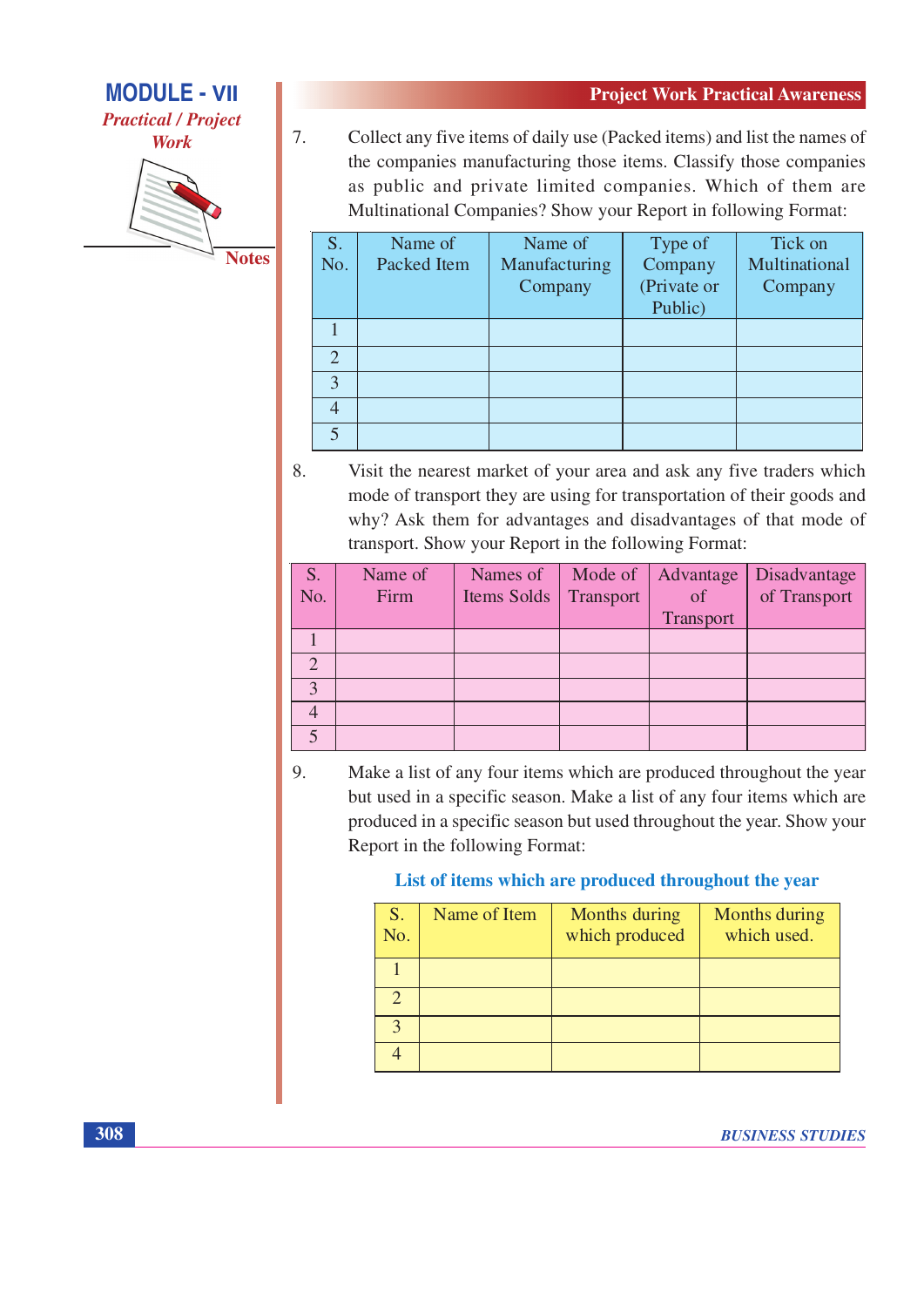List of items which are produced in a specific season but used throughout the year

| S.<br>No. | Name of Item | Months during<br>which produced | Months during<br>which used. |
|-----------|--------------|---------------------------------|------------------------------|
|           |              |                                 |                              |
|           |              |                                 |                              |
|           |              |                                 |                              |
|           |              |                                 |                              |



**Notes** 

Discuss the need and importance of warehousing to store these items.

10. Ask any five sole proprietors of your locality whether he/she is interested in converting his/her business to a partnership firm. Note down the reasons given by the sole proprietor. Show your Report in following the Format:

#### List of Sole Proprietors who are interested in converting it into **Partnership**

| S.<br>No.             | Name of Sole<br>Proprietorship Firm | Name of Sole<br>Proprietor | Reasons<br>converting |
|-----------------------|-------------------------------------|----------------------------|-----------------------|
|                       |                                     |                            |                       |
| $\mathcal{D}_{\cdot}$ |                                     |                            |                       |
|                       |                                     |                            |                       |
|                       |                                     |                            |                       |
|                       |                                     |                            |                       |

#### List of Sole Proprietors who are not interested to converting it into Partnership

| S.<br>No.                | Name of Sole<br>Proprietorship<br><b>Business</b> | Name of Sole<br>Proprietor | Reasons for not<br>interested in<br>converting |
|--------------------------|---------------------------------------------------|----------------------------|------------------------------------------------|
|                          |                                                   |                            |                                                |
| $\overline{2}$           |                                                   |                            |                                                |
| $\mathbf{R}$             |                                                   |                            |                                                |
|                          |                                                   |                            |                                                |
| $\overline{\mathcal{L}}$ |                                                   |                            |                                                |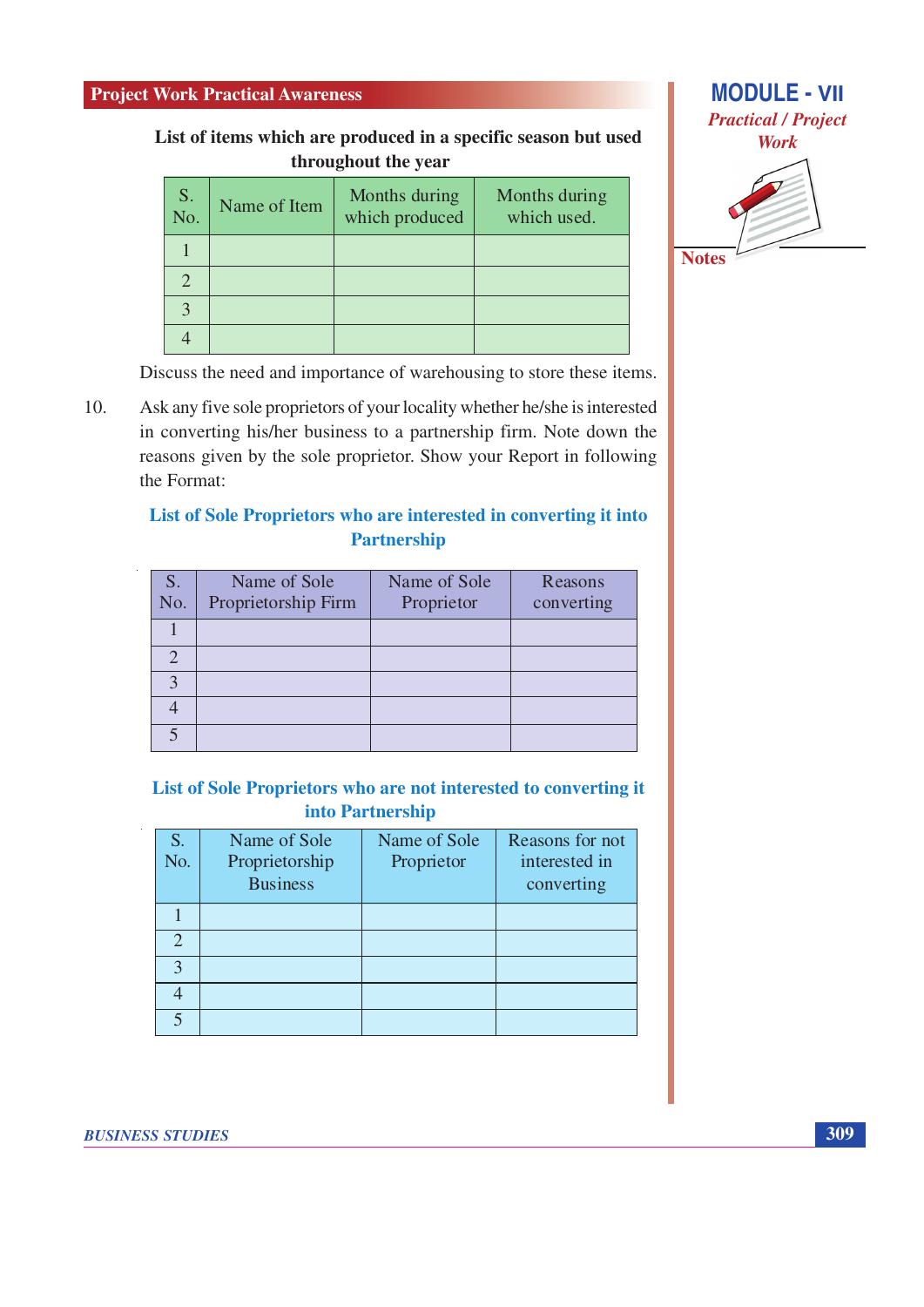

- $11.$ Visit the office of any five Co-operative societies in your locality/village or nearby village and find out:
	- What is the purpose of the society?  $\overline{a}$ .
	- $<sub>b</sub>$ </sub> Who are the members of the society?
	- $\mathbf{c}$ . What are the activities of the society?
	- Does the society face any problems in its operations?  $\mathbf{d}$ .

Show your Report in the following Format:

| S <sub>1</sub>              | Name of | Purpose    | Number of      | Main          | Problems in |
|-----------------------------|---------|------------|----------------|---------------|-------------|
| No.                         | Society | of Society | <b>Members</b> | Activities of | Operation   |
|                             |         |            |                | Society       |             |
|                             |         |            |                |               |             |
| $\mathcal{D}_{\mathcal{A}}$ |         |            |                |               |             |
| $\mathcal{R}$               |         |            |                |               |             |
|                             |         |            |                |               |             |
| $\leq$                      |         |            |                |               |             |

12. Make a list of Banks operating in your locality and classify them according to their functions.

#### **Show your Report in following Format and discuss the various functions of Commercial Banks**

| S.<br>No. | Name of Bank | <b>Branch</b> | Main<br>Function | Type of Bank<br>(Nationalized,<br>Private,<br>Cooperative,<br>Rural) |
|-----------|--------------|---------------|------------------|----------------------------------------------------------------------|
| 1.        |              |               |                  |                                                                      |
| 2.        |              |               |                  |                                                                      |
| 3.        |              |               |                  |                                                                      |
| 4.        |              |               |                  |                                                                      |
| 5.        |              |               |                  |                                                                      |

13. Go to the nearest branch of any bank and collect information about various types of accounts which can be opened in that branch. Show your Report in the following Format: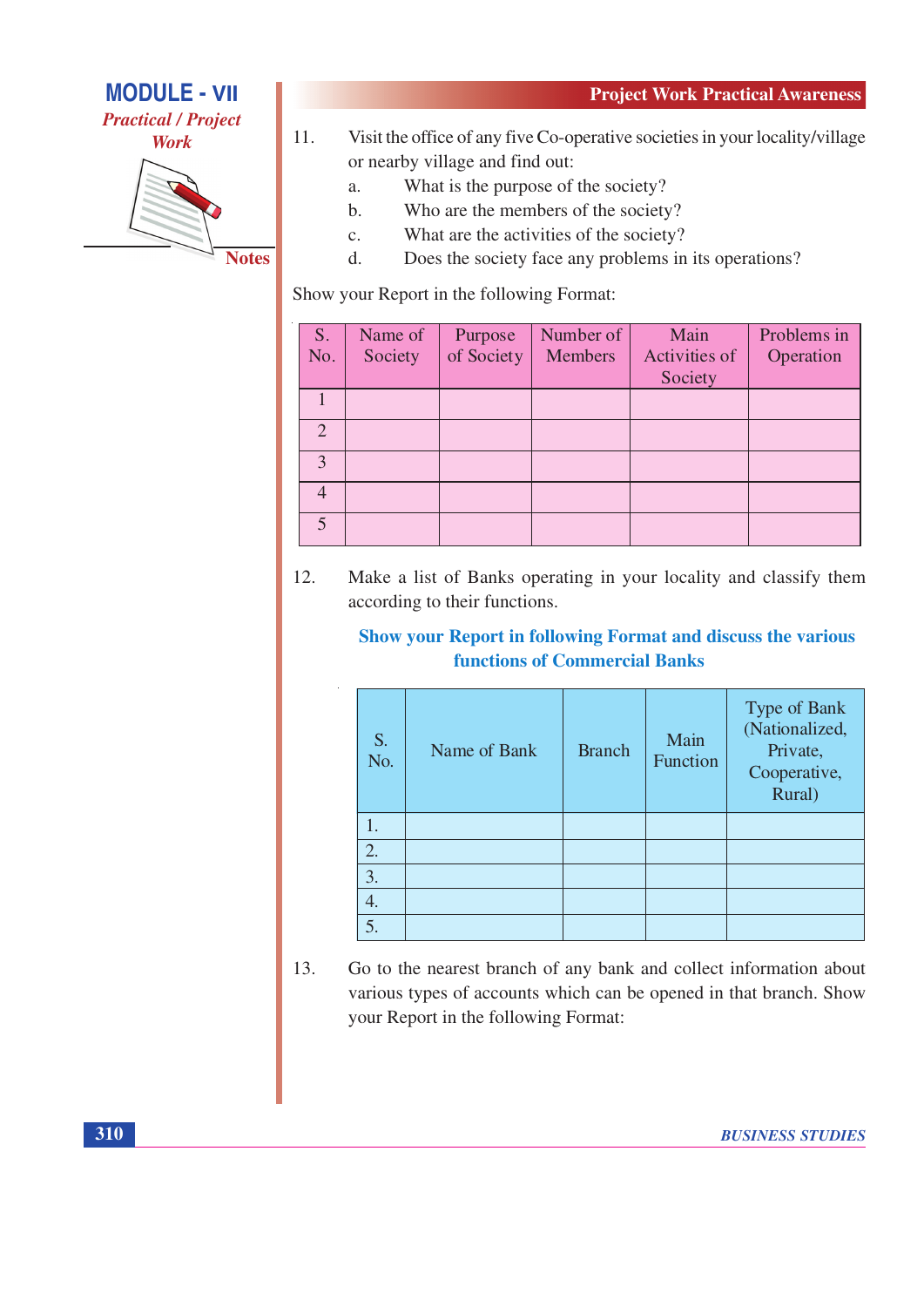| S.<br>No.      | Type of Account                 | Minimum<br>Amount<br>Required<br>for<br>Opening | Rate of<br>Interest<br>$(\%)$ | <b>Maturity</b><br>Period, If<br>any<br>(Months) | Suitability |
|----------------|---------------------------------|-------------------------------------------------|-------------------------------|--------------------------------------------------|-------------|
|                | <b>Saving Account</b>           |                                                 |                               |                                                  |             |
| 2              | <b>Current Account</b>          |                                                 |                               |                                                  |             |
| 3              | Recurring<br>Deposit Account    |                                                 |                               |                                                  |             |
| $\overline{4}$ | <b>Fixed Deposit</b><br>Account |                                                 |                               |                                                  |             |
|                | <b>Public Provident</b><br>Fund |                                                 |                               |                                                  |             |



14. Go to the businesspersons of your locality who have got insurance cover against different types of uncertainties. Make a list of at least five of such shopkeepers with their names, address and ask them the nature of Insurance cover, name of policy and advantages of such policy. Show your Report in the following Format:

| S.<br>No. | Name and<br>Address of<br>Businessperson | Nature of<br>Insurance<br>Cover | Name of<br>Policy | Name of<br>Insurance<br>Company |
|-----------|------------------------------------------|---------------------------------|-------------------|---------------------------------|
|           |                                          |                                 |                   |                                 |
|           |                                          |                                 |                   |                                 |
|           |                                          |                                 |                   |                                 |
|           |                                          |                                 |                   |                                 |
|           |                                          |                                 |                   |                                 |

Advantages of various types of Insurance Policies are to be written heading wise.

15. Read the Newspaper and find out from the articles and advertisements about the products being sold through Mail Order Business. Study the advantages and disadvantages of Mail Order Business. Show your Report in the following Format: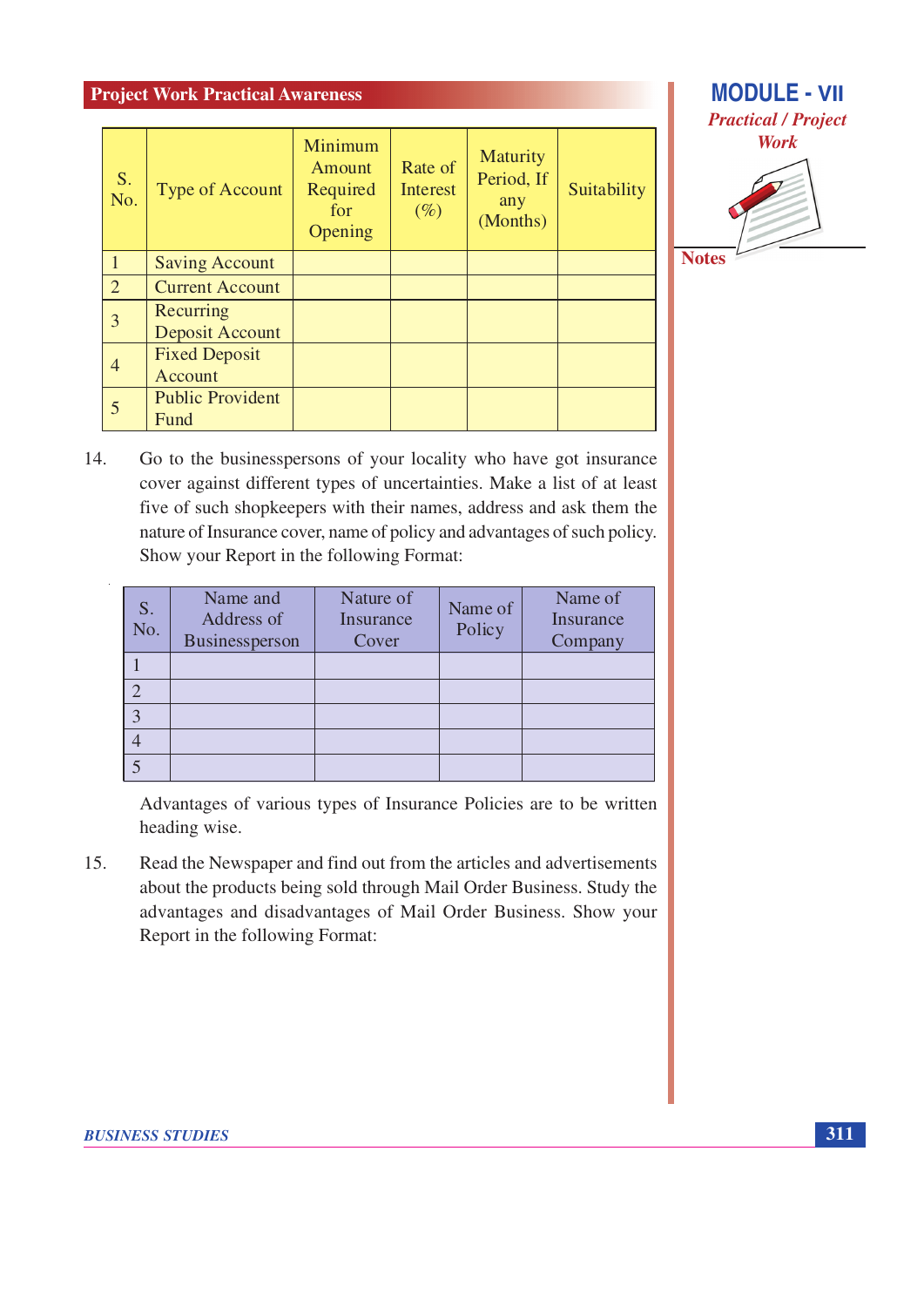#### **MODULE - VII**

**Practical / Project** 

**Work** 



| S.<br>No.      | Name and Address<br>of Advertiser | Product | <b>Brand</b> | Mode of<br>receiving Order<br>(Letter/Telepho<br>ne/SMS/e-mail) |
|----------------|-----------------------------------|---------|--------------|-----------------------------------------------------------------|
|                |                                   |         |              |                                                                 |
| $\overline{2}$ |                                   |         |              |                                                                 |
| $\overline{3}$ |                                   |         |              |                                                                 |
| $\overline{4}$ |                                   |         |              |                                                                 |
|                |                                   |         |              |                                                                 |

Advantages and disadvantages of Mail Order Business are to be written heading wise.

16. Prepare a list of goods and services you are using in your day to day life. As a consumer have you ever faced any problem while buying goods and services? Study the various rights of consumers. Show your Report in the following Format:

| S.<br>No. | Name of<br>Product/Service | Name of<br>Manufacturer<br>/ Provider | Problem<br>Faced | Concerned<br>Right of<br>Consumer |
|-----------|----------------------------|---------------------------------------|------------------|-----------------------------------|
|           |                            |                                       |                  |                                   |
|           |                            |                                       |                  |                                   |
|           |                            |                                       |                  |                                   |
|           |                            |                                       |                  |                                   |
|           |                            |                                       |                  |                                   |

17. Make a list of any five Indian companies entering into Joint Ventures with foreign companies. Find out the apparent benefits derived out of such ventures. Show your Report in the following Format:

| S.<br>No.        | Name of Indian<br>Company | Name of Foreign<br>Company | Name of<br>Country | Product |
|------------------|---------------------------|----------------------------|--------------------|---------|
|                  |                           |                            |                    |         |
| $\overline{2}$ . |                           |                            |                    |         |
|                  |                           |                            |                    |         |
|                  |                           |                            |                    |         |
|                  |                           |                            |                    |         |

Advantages of Joint Venture are to be written heading wise.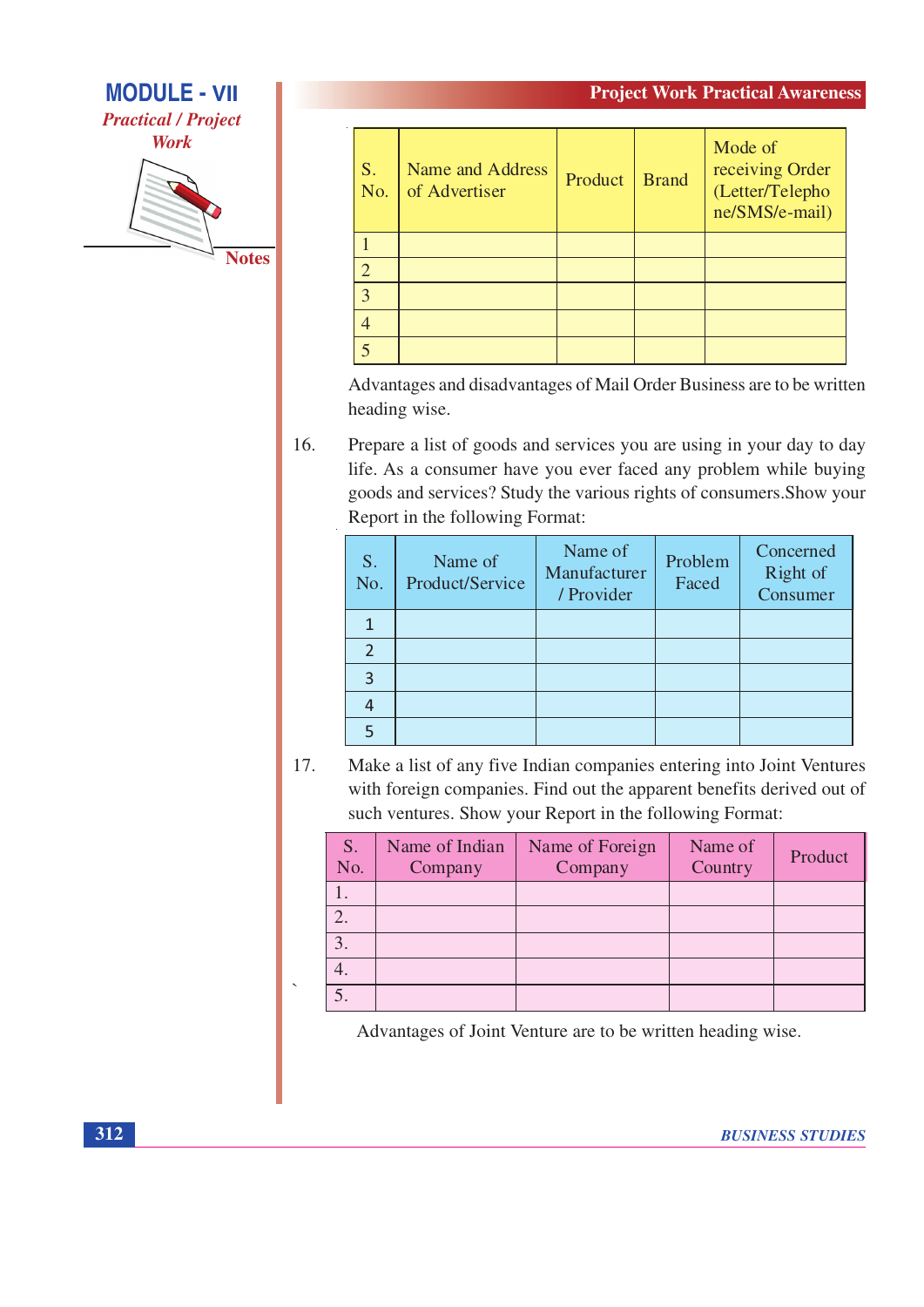Using newspapers, magazines and other business references, identify 18. and describe at least five companies that you think are socially responsible and at least five companies that you think are socially not responsible. Show your Report in the following Format:

#### **Socially Responsible Companies**

| S.<br>No. | Name of<br>Company | Social<br>Activity of<br>Company | Name of<br>Social<br>responsibility |
|-----------|--------------------|----------------------------------|-------------------------------------|
|           |                    |                                  |                                     |
|           |                    |                                  |                                     |
|           |                    |                                  |                                     |
|           |                    |                                  |                                     |
|           |                    |                                  |                                     |

### **MODULE - VII Practical / Project Work**



**Socially not responsible Companies** 

| S.<br>No. | Name of Company | Activity of<br>Company<br>showing social<br>irresponsibility | Name of<br>Social<br>responsibility |
|-----------|-----------------|--------------------------------------------------------------|-------------------------------------|
|           |                 |                                                              |                                     |
| 2         |                 |                                                              |                                     |
| 3         |                 |                                                              |                                     |
|           |                 |                                                              |                                     |
| 5         |                 |                                                              |                                     |

19. Collect information through advertisements in newspapers and magazines regarding various sales promotion schemes introduced by manufacturers. Show your Report in following Format:

| S.<br>No.      | Name of<br>Manufacturer | Product with<br><b>Brand</b> | Scheme | Name of<br><b>Sales</b><br>Promotion<br>Scheme |
|----------------|-------------------------|------------------------------|--------|------------------------------------------------|
|                |                         |                              |        |                                                |
| $\overline{2}$ |                         |                              |        |                                                |
| 3              |                         |                              |        |                                                |
|                |                         |                              |        |                                                |
|                |                         |                              |        |                                                |